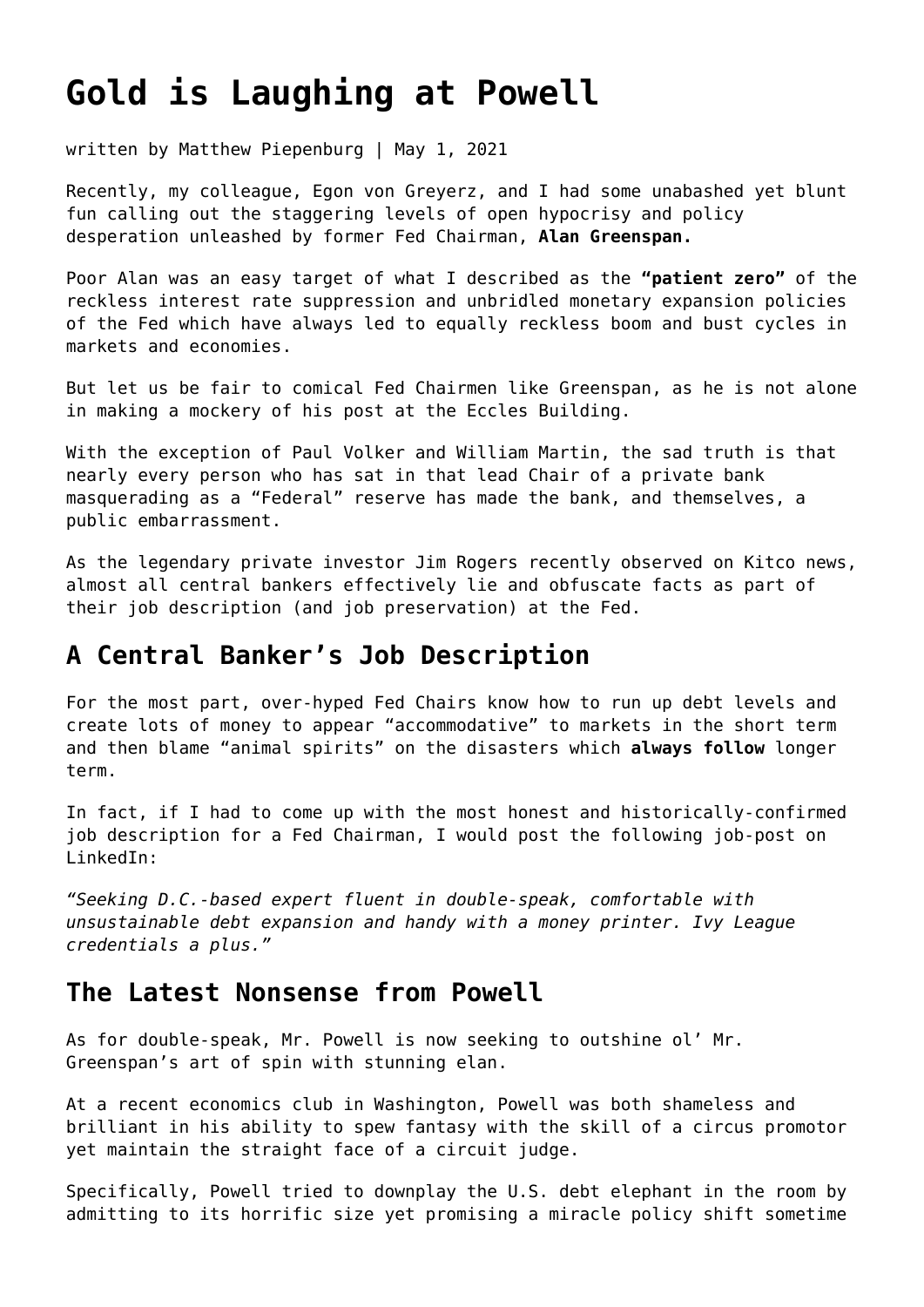down the road…

That is, he was unable to deny what he described as the "unsustainable path" of current U.S. debt levels growing "meaningfully faster than economic growth," but was quick to comfort anyone gullible enough to believe him that for now "there is no question of our ability to service our debt for the foreseeable future."

Ahhhh. Such calming words, such confidence, such market-placating guidance.

#### **A Brief Translation of Fed-Speak**

But now, let's translate Powell's Fed-speak into real-speak and get a deeper look into the mind of a first-rate spin-seller.

When Powell says "there is no question of our ability to service our debt for the foreseeable future," he is actually telling a kind of partial truth.

Congratulations Jerome.

Yes, so long as the Fed decides to print trillions more fiat dollars and artificially cap yields and interest rates, the Fed can indeed "service" it's nearly \$30T in public debt for the "foreseeable future," as the cost of that debt is forced to the basement of history.

But what Powell forgets to say, quite cleverly, is that the "foreseeable future" of which he is telegraphing is nothing more than a future of equally foreseeable and grotesquely *expanded*, and hence, *debased* U.S. dollars, which is needed to monetize that truly *unsustainable* debt.

Needless to say, such money printing is great news for gold…

But Powell's ability to spin fantasy gets even more pronounced with his next great lie masquerading as policy comfort.

Specifically, and to wit, Powell then says, in the same breath, that "at some point in *the distant future*, when the economy is in better shape," the Fed will then be in a better position "to deal with the debt issue then."

Ahhhh. That's just wonderful, no? At some point in the "distant future" the Fed will magically "deal" with our debt issue.

Hmmm.

#### **Did Powell Take a Math Course? Read a History Book?**

But here's the problem with Powell's kindergarten logic and truth-challenged phraseology: That "distant future" of "economic growth" is mathematically and historically impossible.

*Impossible*.

Why?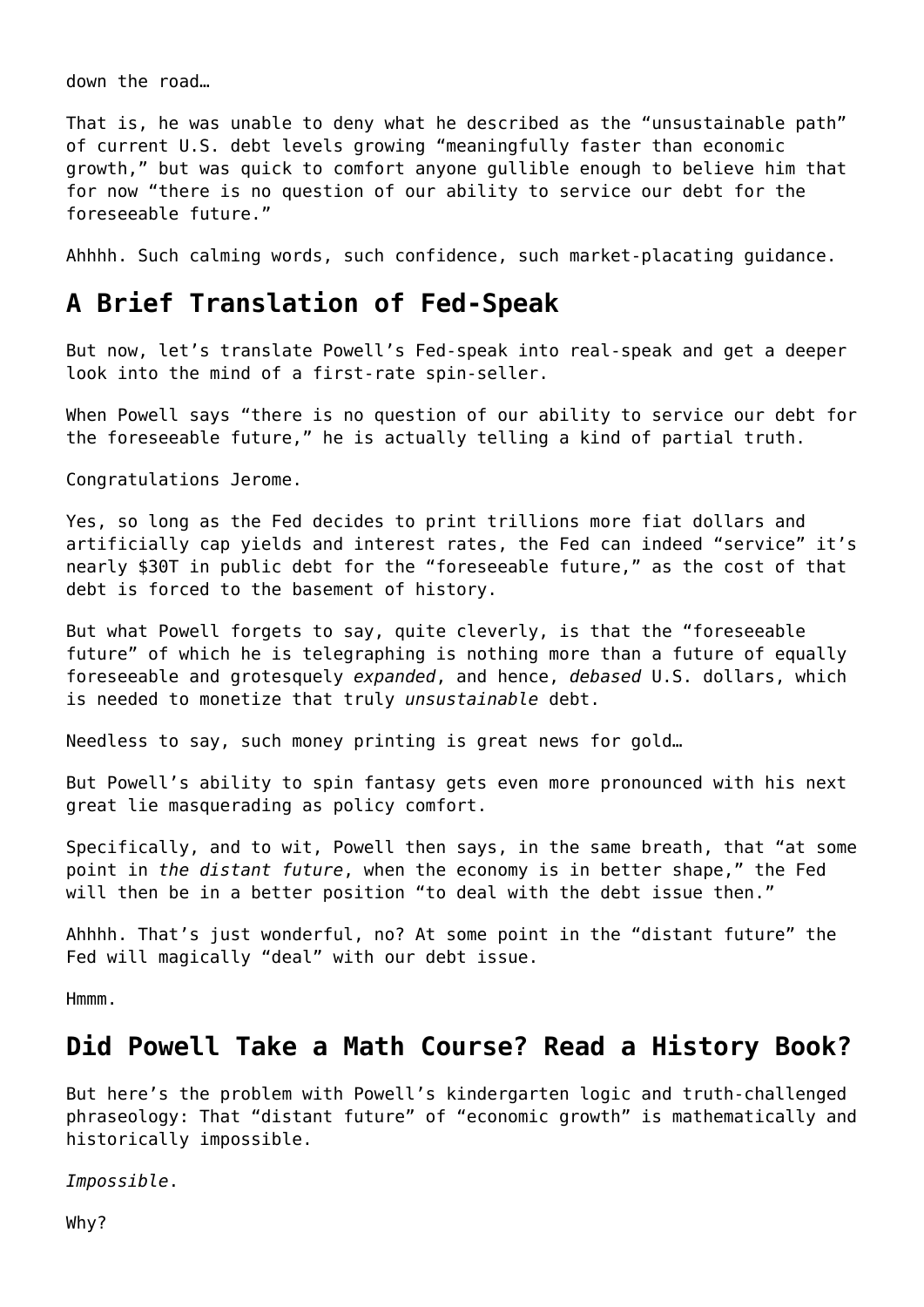Because once a nation crosses the Rubicon of 100% debt to GDP, and once a nation's currency has lost greater than 98% of its inherent value due to fiat money expansion (as is the case *today*), economic growth has *never*, not once in *the entire history* of the financial world, *ever* occurred.

Stated more simply, that "distant future" of "economic growth" in which the Fed "deals" with our debt problem is an open lie, no different than Bernanke's 2009 promise that QE1 was "temporary" and would end by 2010.

If Powell would like, I am happy to send him (or Monsieurs Greenspan and Bernanke) a few high-school text books on basic math, or maybe one or two essays on market history to help him (them) regain both a conscience and facts.

Jerome, my weblink is found below.

## **Don't Forget the Endless Larry Summers**

Ah, but let us not just poke fun at central bankers' struggles with history and math. Our increasingly sordid world of so-called "financial Leadership" hardly ends at Constitution Ave.

My former Harvard President and one-time Treasury Secretary, Larry Summers, for example, is no less of a master at promoting his image while ignoring his mistakes.

Mr. Summers, the god-father of deregulating the otherwise toxic, uber-levered and price-fixing OTC derivatives market, deserves an honorable mention.

Under his watch in 1998, that derivatives market went from \$95T to \$670T despite open warnings from Brooksley Borne at the CFTC. Meanwhile, Summers was openly insulting her while slapping backs with bankers and promising the world not to worry about their master plan to expand this once-safe futures exchange.

But less than a decade after telling Congress that he and his banker friends were more than capable of managing OTC derivatives risk, that same market, as well as the S&P (and the Harvard endowment) tanked by greater than 50% in a matter of weeks in 2008.

Today, the same Mr. Summers who helped crash the markets in 2008 is suddenly working on re-branding himself, warning the world, *correctly*, about the inflation to come.

In fact, he specifically observed that the U.S. has "embarked on one of the least responsible macro-economic policies that the US has had in the last 40 years."

Well Larry, maybe the current inflationary direction of the U.S. is the worst thing seen in the last 40 years, but rest assured of this: Your de-regulation of the **[openly toxic derivatives market](https://goldswitzerland.com/making-sense-of-comex-insanity/)**comes in at a close second for some of the worst policies *I've* seen in the last 40 years…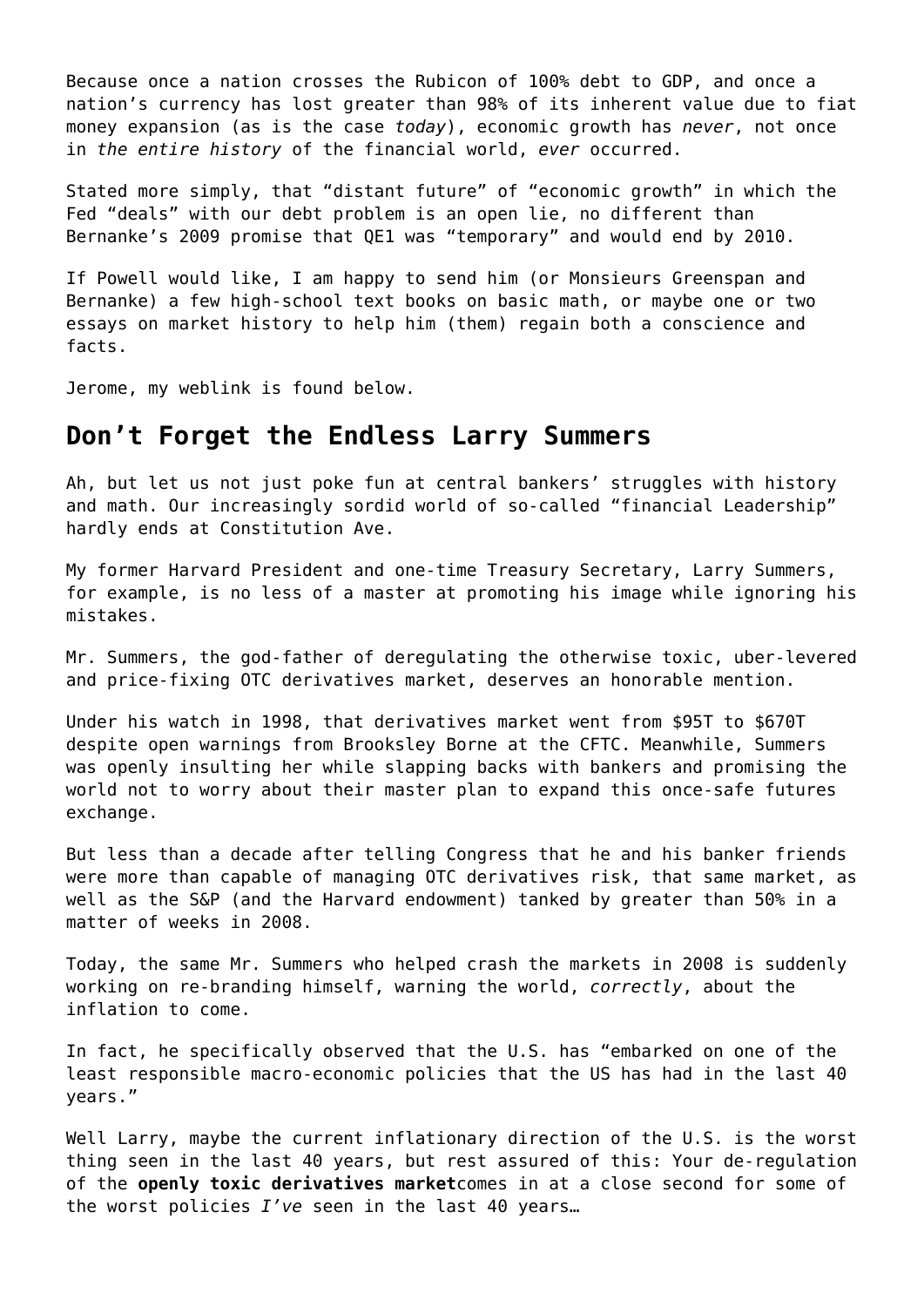# **Turning to Gold**

Well, one thing which folks like Powell and even Summers can agree is that there will be lots more money printing and debt expansion to come.

For those of us who can see through Fed-speak and track facts rather than fictions, there are two factors favorable to gold (rather than just golden tongues) which we can smile upon for the next "foreseeable" 5 years, namely: More growth in the broad money supply and more negative real interest rates.

As for the money supply, we've written about its promiscuous expansion at length elsewhere, but in case you're curious what it looks like, just see for yourselves:



And as for negative *real* (i.e., inflation-adjusted) rates, we've also written at length about how well gold shines when inflation rates outpace yields on US Treasury bonds.

As Powell has already told us, repressed bond yields and repressed rates are inevitable in the coming years for no other reason that the Fed can't afford for those rates to go much higher. Period. Full stop.

And as for inflation outpacing those repressed rates, that too is no longer theoretical or debatable, as inflation is measured by the expansion of the money supply rather than the fictional math of the CPI scale, which despite even its openly bogus reporting, cannot hide the inflationary signals coming from commodity prices, rising M1 and M2 data and increased governmental control of the banking system.

In short, the "foreseeable future" is clearly one that favors inflation outpacing yields and thus **[smiling upon gold](https://goldswitzerland.com/a-golden-indicator-worth-knowing/).**

## **Getting Technical**

Aside from such historically and fundamentally-confirmed tailwinds for this misunderstood precious metal, even the technical indicators are making gold smile.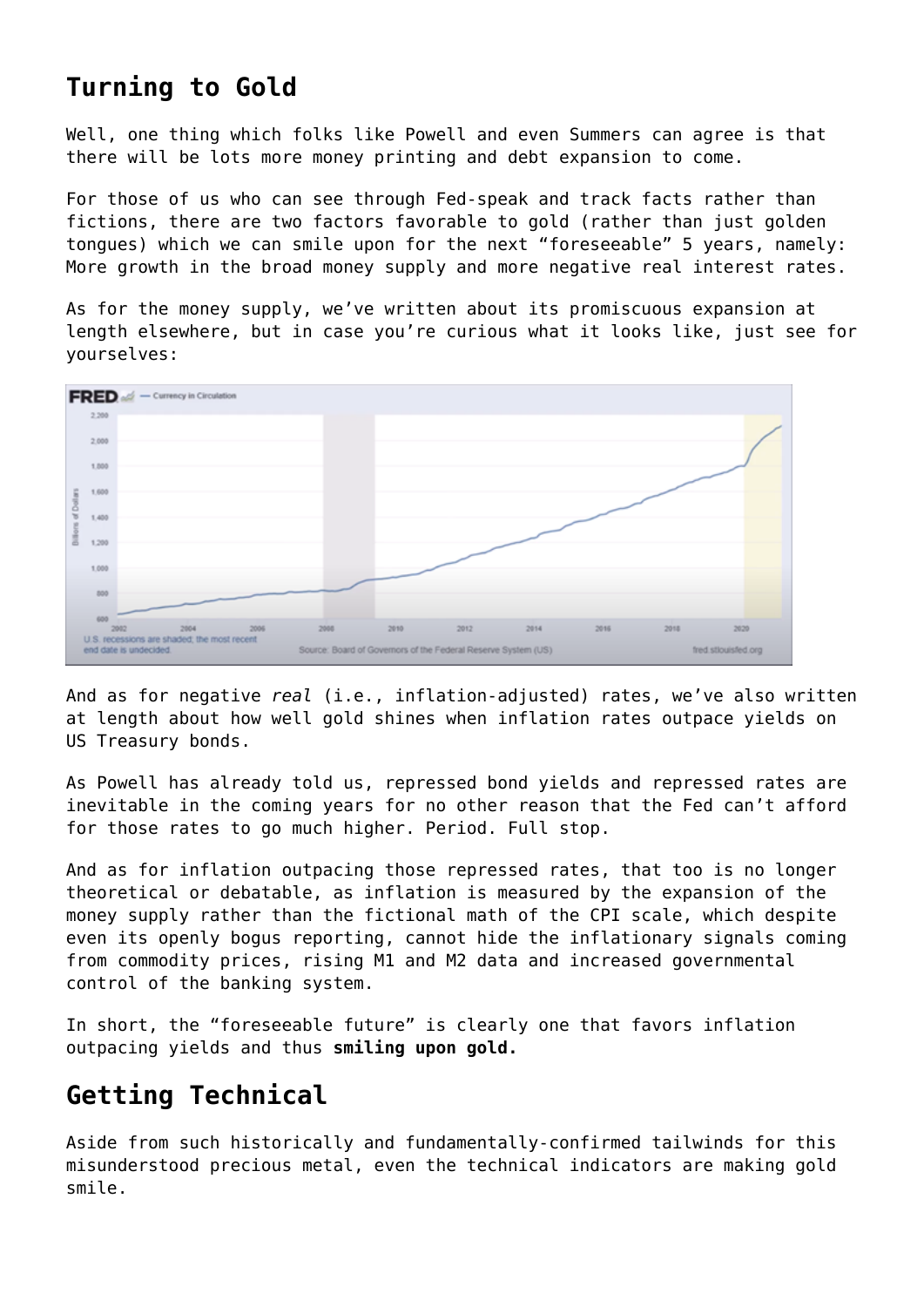Looking at last week's daily price action in gold, we can see that after last August's \$2070 gold high, the subsequent (and expected) gold correction has both found and bounced off its *technical* support/bottom.

As the chart below confirms, gold reversed off a double-bottom line (far right) of historical support twice in March:



In addition to a critical double bounce off support, the daily gold price broke through, and then *closed consecutively above*, a technical resistance band in April.



Having broken resistance, gold pricing then created a new trendline up and to the right: